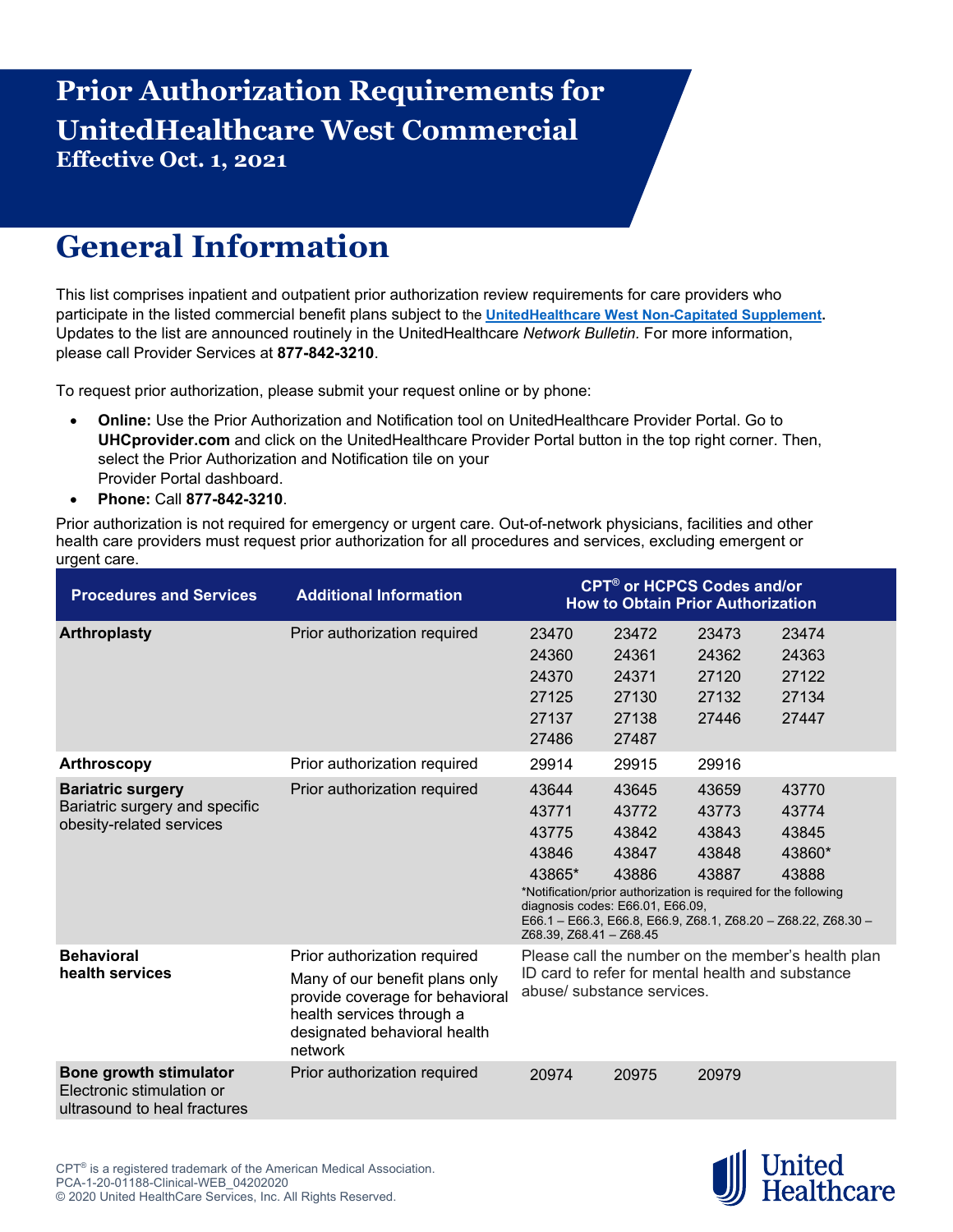| <b>Procedures and Services</b>                                                                                                                                      | <b>Additional Information</b>                                                                                                                                                                                                                                                                                                                  | <b>CPT<sup>®</sup> or HCPCS Codes and/or</b><br><b>How to Obtain Prior Authorization</b> |                         |                         |                                                      |  |
|---------------------------------------------------------------------------------------------------------------------------------------------------------------------|------------------------------------------------------------------------------------------------------------------------------------------------------------------------------------------------------------------------------------------------------------------------------------------------------------------------------------------------|------------------------------------------------------------------------------------------|-------------------------|-------------------------|------------------------------------------------------|--|
| <b>BRCA genetic testing</b><br>DNA sequencing to identify<br>BRCA 1 and BRCA 2 gene<br>mutations associated with the<br>development<br>of breast and ovarian cancer | <b>BRCA</b> testing requires prior<br>authorization before DNA<br>sequencing is performed.<br>An ordering care provider must<br>notify the laboratory conducting<br>the test and the laboratory will<br>notify UnitedHealthcare.                                                                                                               | 81162<br>81166<br>81217                                                                  | 81163<br>81212<br>81432 | 81164<br>81215<br>81433 | 81165<br>81216                                       |  |
|                                                                                                                                                                     | Genetic counseling is required<br>prior to testing by a qualified<br>provider to review the hereditary<br>history and discuss the impact<br>of the test on treatment. Once<br>UnitedHealthcare receives<br>notification for BRCA testing<br>from the laboratory, we'll send<br>the member a letter explaining<br>how to access<br>the service. |                                                                                          |                         |                         |                                                      |  |
|                                                                                                                                                                     | Genetic testing and/or genetic<br>counseling services are not<br>covered in some benefit plans.                                                                                                                                                                                                                                                |                                                                                          |                         |                         |                                                      |  |
|                                                                                                                                                                     | More information about the<br>BRCA genetic testing program,<br>including the required<br>supportive documentation and<br>generic counseling attestation<br>form, can be found at<br>UHCprovider.com/priorauth ><br>Oncology > Breast Cancer<br>Gene (BRCA) Testing Prior<br>Authorization.                                                     |                                                                                          |                         |                         |                                                      |  |
| <b>Breast reconstruction</b>                                                                                                                                        | Prior authorization required                                                                                                                                                                                                                                                                                                                   | 19316                                                                                    | 19318                   | 19325                   | 19328                                                |  |
| (non-mastectomy)<br>Reconstruction of the                                                                                                                           |                                                                                                                                                                                                                                                                                                                                                | 19330                                                                                    | 19340                   | 19342                   | 19350                                                |  |
| breast except when                                                                                                                                                  |                                                                                                                                                                                                                                                                                                                                                | 19357                                                                                    | 19361                   | 19364                   | 19367                                                |  |
| following mastectomy                                                                                                                                                |                                                                                                                                                                                                                                                                                                                                                | 19368                                                                                    | 19369                   | 19370                   | 19371                                                |  |
|                                                                                                                                                                     |                                                                                                                                                                                                                                                                                                                                                | 19380                                                                                    | 19396                   | L8600                   |                                                      |  |
|                                                                                                                                                                     |                                                                                                                                                                                                                                                                                                                                                | the following diagnosis codes:                                                           |                         |                         | Notification/prior authorization is not required for |  |
|                                                                                                                                                                     |                                                                                                                                                                                                                                                                                                                                                | C50.019                                                                                  | C50.011                 | C50.012                 | C50.111                                              |  |
|                                                                                                                                                                     |                                                                                                                                                                                                                                                                                                                                                | C50.112                                                                                  | C50.119                 | C50.211                 | C50.212                                              |  |
|                                                                                                                                                                     |                                                                                                                                                                                                                                                                                                                                                | C50.219                                                                                  | C50.311                 | C50.312                 | C50.319                                              |  |
|                                                                                                                                                                     |                                                                                                                                                                                                                                                                                                                                                | C50.411                                                                                  | C50.412                 | C50.419                 | C50.511                                              |  |
|                                                                                                                                                                     |                                                                                                                                                                                                                                                                                                                                                | C50.512                                                                                  | C50.519                 | C50.611                 | C50.612                                              |  |
|                                                                                                                                                                     |                                                                                                                                                                                                                                                                                                                                                | C50.619                                                                                  | C50.811                 | C50.812                 | C50.819                                              |  |
|                                                                                                                                                                     |                                                                                                                                                                                                                                                                                                                                                | C50.911                                                                                  | C50.912                 | C50.919                 | C50.029                                              |  |
|                                                                                                                                                                     |                                                                                                                                                                                                                                                                                                                                                | C50.021                                                                                  | C50.022                 | C50.121                 | C50.122                                              |  |
|                                                                                                                                                                     |                                                                                                                                                                                                                                                                                                                                                | C50.129                                                                                  | C50.221                 | C50.222                 | C50.229                                              |  |
|                                                                                                                                                                     |                                                                                                                                                                                                                                                                                                                                                | C50.321                                                                                  | C50.322                 | C50.329                 | C50.421                                              |  |
|                                                                                                                                                                     |                                                                                                                                                                                                                                                                                                                                                | C50.422                                                                                  | C50.429                 | C50.521                 | C50.522                                              |  |

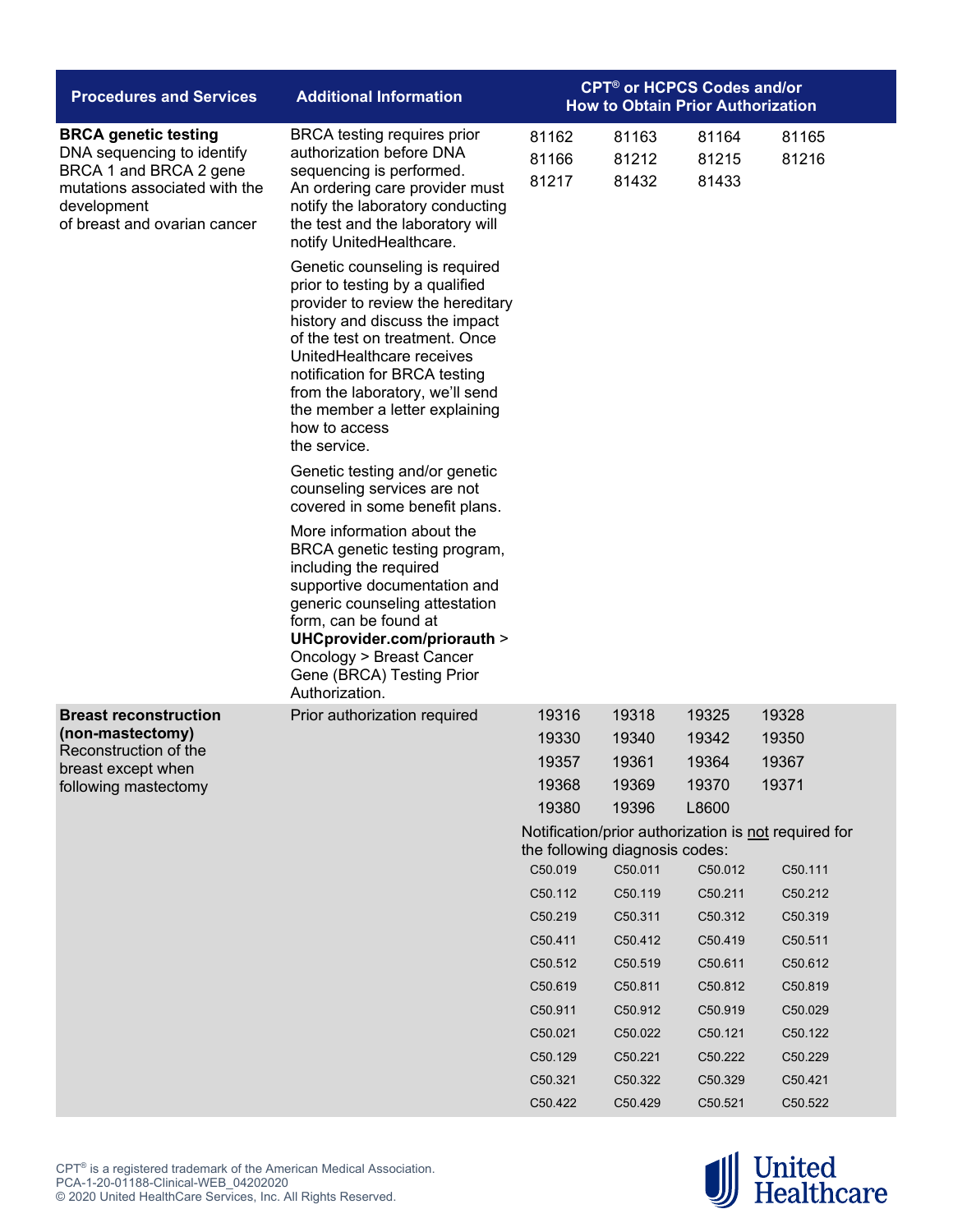| <b>Procedures and Services</b>                               | <b>Additional Information</b>                                                                                                                                                                                                                                                                            | <b>CPT<sup>®</sup> or HCPCS Codes and/or</b><br><b>How to Obtain Prior Authorization</b>                                                                                                                                                                                                                                                                                                                                                                                                                                                       |                                                                                                                                                                                                                                                                                                                                       |                                                                                                                                                                                                                                                |                                                                                                                                                                                                                    |  |
|--------------------------------------------------------------|----------------------------------------------------------------------------------------------------------------------------------------------------------------------------------------------------------------------------------------------------------------------------------------------------------|------------------------------------------------------------------------------------------------------------------------------------------------------------------------------------------------------------------------------------------------------------------------------------------------------------------------------------------------------------------------------------------------------------------------------------------------------------------------------------------------------------------------------------------------|---------------------------------------------------------------------------------------------------------------------------------------------------------------------------------------------------------------------------------------------------------------------------------------------------------------------------------------|------------------------------------------------------------------------------------------------------------------------------------------------------------------------------------------------------------------------------------------------|--------------------------------------------------------------------------------------------------------------------------------------------------------------------------------------------------------------------|--|
| <b>Breast reconstruction</b><br>(non-mastectomy) (continued) |                                                                                                                                                                                                                                                                                                          | C50.529<br>C50.821<br>C <sub>50.922</sub><br>D05.00<br>D05.11<br>D05.82<br>Z90.10<br>Z42.1                                                                                                                                                                                                                                                                                                                                                                                                                                                     | C50.621<br>C50.822<br>C <sub>50.929</sub><br>D05.01<br>D05.12<br>D05.91<br>Z90.11                                                                                                                                                                                                                                                     | C <sub>50.622</sub><br>C50.829<br>C79.81<br>D05.02<br>D05.80<br>D05.92<br>Z90.12                                                                                                                                                               | C50.629<br>C50.921<br>D05.90<br>D05.10<br>D05.81<br>Z85.3<br>Z90.13                                                                                                                                                |  |
| Cardiology                                                   | Prior authorization is required<br>for inpatient, outpatient and<br>office-based electrophysiology<br>implants prior to performance.<br>Prior authorization is required<br>for outpatient and office-based<br>diagnostic catheterizations,<br>echocardiograms and stress<br>echoes prior to performance. | For prior authorization, please submit requests online<br>by using the Prior Authorization and Notification tool<br>on UnitedHealthcare Provider Portal. Go to<br><b>UHCprovider.com</b> and click on the UnitedHealthcare<br>Provider Portal button in the top right corner. Then,<br>select the Prior Authorization and Notification tile on<br>your Provider Portal dashboard. Or, call<br>866-889-8054.<br>For more details and the CPT codes that require prior<br>authorization, please visit UHCprovider.com/priorauth<br>> Cardiology. |                                                                                                                                                                                                                                                                                                                                       |                                                                                                                                                                                                                                                |                                                                                                                                                                                                                    |  |
| Cardiovascular                                               | Prior authorization required<br>For Vascular codes, prior<br>authorization is required for<br>lower-extremity angiograms.                                                                                                                                                                                | 33285<br>37225<br>37229<br>E0616<br>75710*<br>18 and older.<br>diagnosis codes:<br>E08.51<br>E09.51<br>E10.51<br>E11.51<br>E13.51<br>170.201<br>170.209<br>170.218<br>170.223<br>170.232<br>170.238<br>170.243<br>170.249<br>170.263<br>170.292<br>170.301<br>170.309                                                                                                                                                                                                                                                                          | 37220<br>37226<br>93580**<br>75716*<br>** Prior authorization is required for patients age<br>*Prior authorization is required for the following<br>E08.52<br>E09.52<br>E10.52<br>E11.52<br>E13.52<br>170.202<br>170.211<br>170.219<br>170.228<br>170.233<br>170.239<br>170.244<br>170.25<br>170.268<br>170.293<br>170.302<br>170.311 | Cardiology<br>37221<br>37227<br>93653<br><b>Vascular</b><br>E08.59<br>E09.59<br>E10.59<br>E11.59<br>E13.59<br>170.203<br>170.212<br>170.221<br>170.229<br>170.234<br>170.241<br>170.245<br>170.261<br>170.269<br>170.298<br>170.303<br>170.312 | 37224<br>37228<br>93656<br>E08.621<br>E09.621<br>E10.621<br>E11.621<br>E13.621<br>170.208<br>170.213<br>170.222<br>170.231<br>170.235<br>170.242<br>170.248<br>170.262<br>170.291<br>170.299<br>170.308<br>170.313 |  |

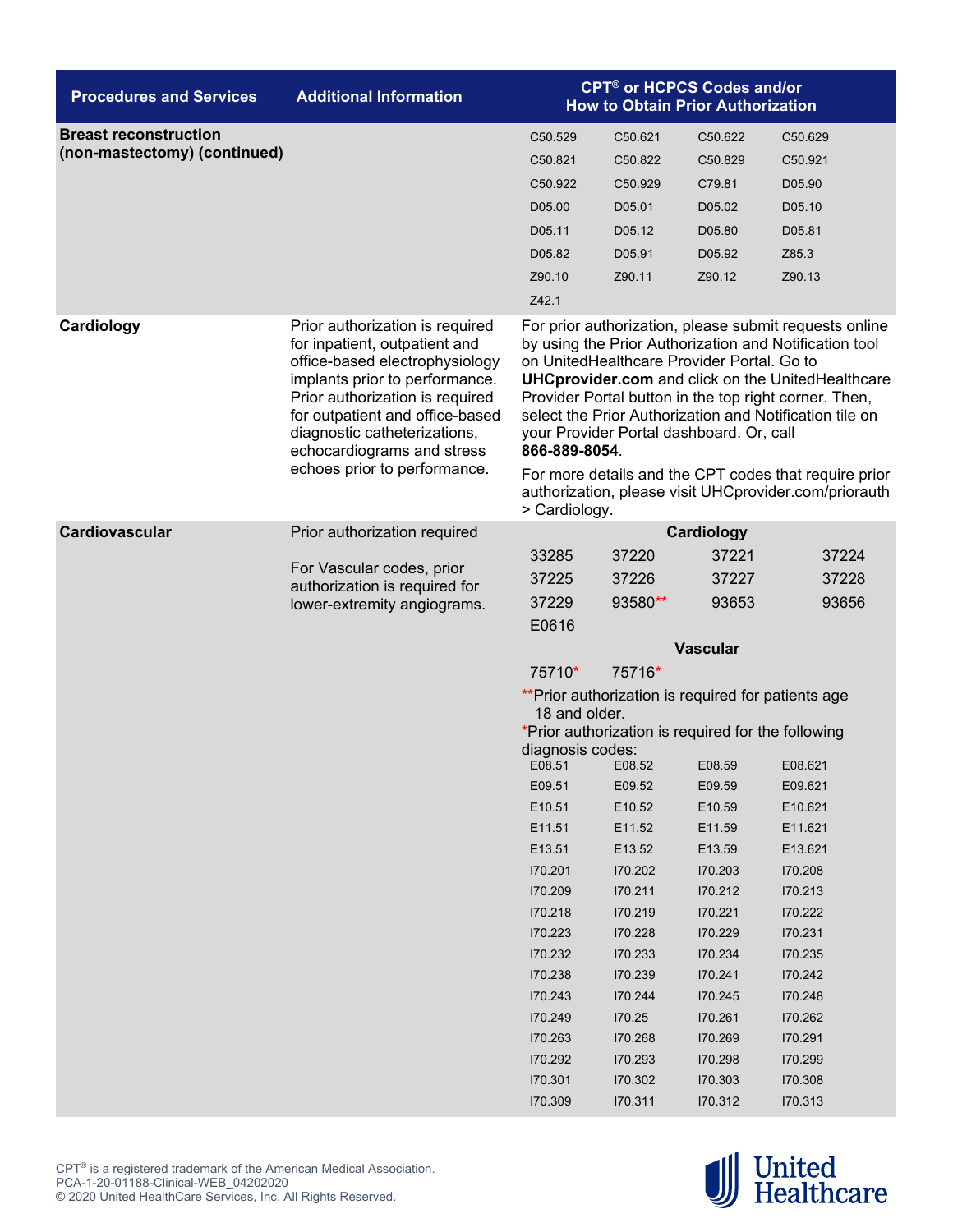| <b>Procedures and Services</b>    | <b>Additional Information</b> | <b>CPT<sup>®</sup> or HCPCS Codes and/or</b><br><b>How to Obtain Prior Authorization</b> |                    |                    |                    |  |
|-----------------------------------|-------------------------------|------------------------------------------------------------------------------------------|--------------------|--------------------|--------------------|--|
| <b>Cardiovascular (continued)</b> |                               | 170.318                                                                                  | 170.319            | 170.321            | 170.322            |  |
|                                   |                               | 170.323                                                                                  | 170.329            | 170.331            | 170.332            |  |
|                                   |                               | 170.333                                                                                  | 170.334            | 170.335            | 170.338            |  |
|                                   |                               | 170.339                                                                                  | 170.341            | 170.342            | 170.343            |  |
|                                   |                               | 170.344                                                                                  | 170.345            | 170.348            | 170.349            |  |
|                                   |                               | 170.35                                                                                   | 170.361            | 170.362            | 170.363            |  |
|                                   |                               | 170.369                                                                                  | 170.391            | 170.392            | 170.393            |  |
|                                   |                               | 170.399                                                                                  | 170.401            | 170.402            | 170.403            |  |
|                                   |                               | 170.408                                                                                  | 170.409            | 170.411            | 170.412            |  |
|                                   |                               | 170.413                                                                                  | 170.418            | 170.421            | 170.422            |  |
|                                   |                               | 170.423                                                                                  | 170.428            | 170.429            | 170.431            |  |
|                                   |                               | 170.432                                                                                  | 170.433            | 170.434            | 170.435            |  |
|                                   |                               | 170.438                                                                                  | 170.439            | 170.441            | 170.442            |  |
|                                   |                               | 170.443                                                                                  | 170.444            | 170.445            | 170.448            |  |
|                                   |                               | 170.449                                                                                  | 170.461            | 170.462            | 170.463            |  |
|                                   |                               | 170.468                                                                                  | 170.469            | 170.491            | 170.492            |  |
|                                   |                               | 170.493                                                                                  | 170.498            | 170.499            | 170.501            |  |
|                                   |                               | 170.502                                                                                  | 170.503            | 170.508            | 170.509            |  |
|                                   |                               | 170.511                                                                                  | 170.512            | 170.513            | 170.518            |  |
|                                   |                               | 170.519                                                                                  | 170.521            | 170.522            | 170.523            |  |
|                                   |                               | 170.528                                                                                  | 170.529            | 170.531            | 170.532            |  |
|                                   |                               | 170.533                                                                                  | 170.534            | 170.535            | 170.538            |  |
|                                   |                               | 170.539                                                                                  | 170.541            | 170.542            | 170.543            |  |
|                                   |                               | 170.544                                                                                  | 170.545            | 170.548            | 170.549            |  |
|                                   |                               | 170.561                                                                                  | 170.562            | 170.563            | 170.568            |  |
|                                   |                               | 170.569                                                                                  | 170.591            | 170.592            | 170.593            |  |
|                                   |                               | 170.598                                                                                  | 170.599            | 170.601            | 170.602            |  |
|                                   |                               | 170.603                                                                                  | 170.608            | 170.609            | 170.611            |  |
|                                   |                               | 170.612                                                                                  | 170.613            | 170.618            | 170.619            |  |
|                                   |                               | 170.621                                                                                  | 170.622            | 170.623            | 170.628            |  |
|                                   |                               | 170.629                                                                                  | 170.631            | 170.632            | 170.633            |  |
|                                   |                               | 170.634                                                                                  | 170.635            | 170.638            | 170.639            |  |
|                                   |                               | 170.641                                                                                  | 170.642            | 170.643            | 170.644            |  |
|                                   |                               | 170.645                                                                                  | 170.648            | 170.649            | 170.661            |  |
|                                   |                               | 170.662                                                                                  | 170.663            | 170.668            | 170.669            |  |
|                                   |                               | 170.691                                                                                  | 170.692            | 170.693            | 170.698            |  |
|                                   |                               | 170.699                                                                                  | 170.701            | 170.702            | 170.703            |  |
|                                   |                               | 170.708                                                                                  | 170.709            | 170.711            | 170.712            |  |
|                                   |                               | 170.713<br>170.722                                                                       | 170.718<br>170.723 | 170.719            | 170.721<br>170.729 |  |
|                                   |                               | 170.731                                                                                  |                    | 170.728            |                    |  |
|                                   |                               | 170.735                                                                                  | 170.732<br>170.738 | 170.733<br>170.739 | 170.734<br>170.741 |  |
|                                   |                               | 170.742                                                                                  | 170.743            | 170.744            | 170.745            |  |
|                                   |                               | 170.748                                                                                  | 170.749            |                    | 170.762            |  |
|                                   |                               | 170.763                                                                                  | 170.768            | 170.761<br>170.769 | 170.791            |  |
|                                   |                               | 170.792                                                                                  | 170.793            | 170.798            | 170.799            |  |
|                                   |                               | 170.8                                                                                    | 170.90             | 170.91             | 170.92             |  |
|                                   |                               |                                                                                          |                    |                    |                    |  |

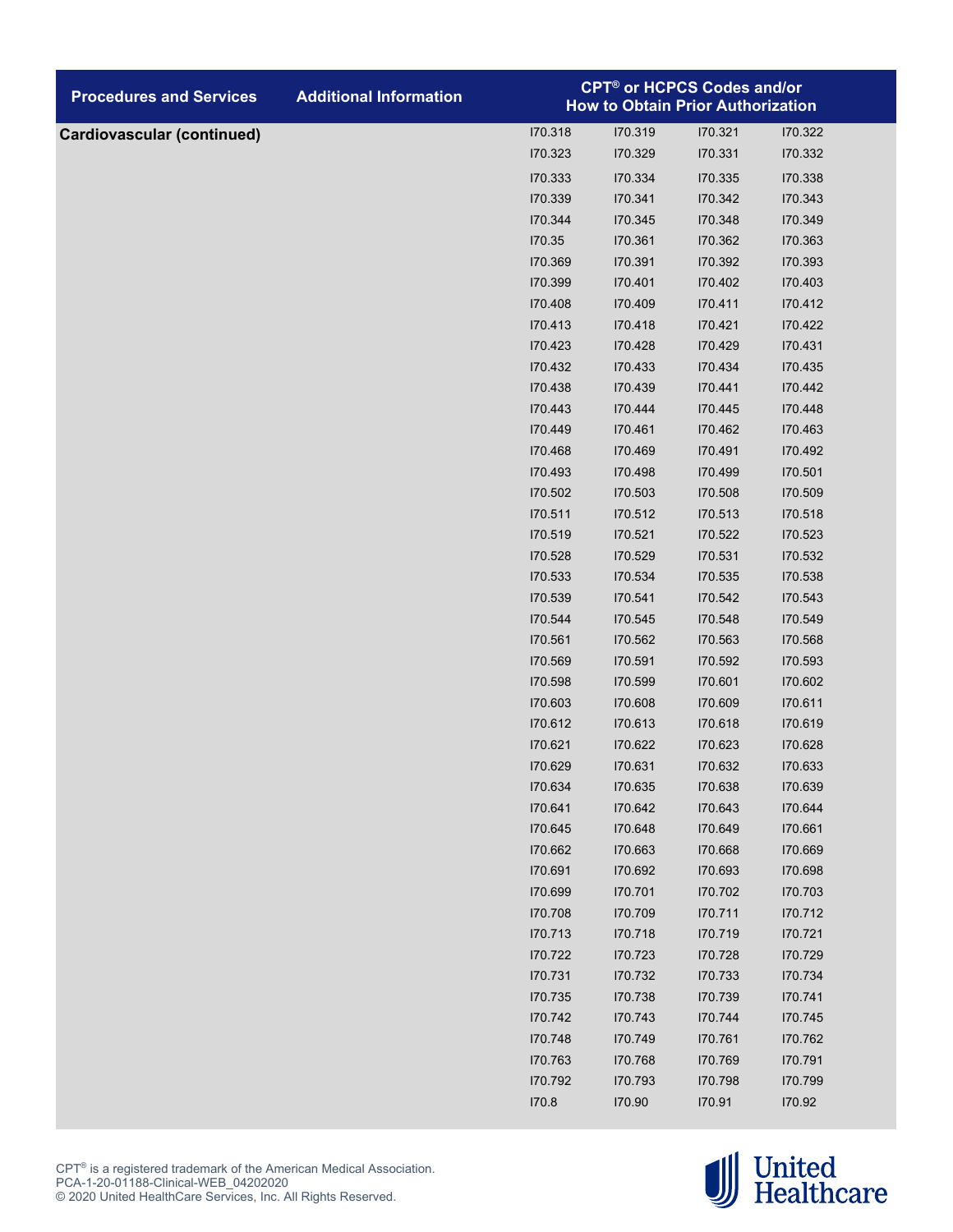| <b>Procedures and Services</b>                                                                                                                                                                                            | <b>Additional Information</b>                                           | <b>CPT<sup>®</sup> or HCPCS Codes and/or</b><br><b>How to Obtain Prior Authorization</b> |                         |                         |                         |  |
|---------------------------------------------------------------------------------------------------------------------------------------------------------------------------------------------------------------------------|-------------------------------------------------------------------------|------------------------------------------------------------------------------------------|-------------------------|-------------------------|-------------------------|--|
| <b>Cardiovascular (continued)</b>                                                                                                                                                                                         |                                                                         | 172.3                                                                                    | 172.4                   | 172.8                   | 172.9                   |  |
|                                                                                                                                                                                                                           |                                                                         | 173.89                                                                                   | 173.9                   | 174.3                   | 174.4                   |  |
|                                                                                                                                                                                                                           |                                                                         | 174.5                                                                                    | 174.8                   | 174.9                   | 175.021                 |  |
|                                                                                                                                                                                                                           |                                                                         | 175.022                                                                                  | 175.023                 | 175.029                 | 175.89                  |  |
|                                                                                                                                                                                                                           |                                                                         | 177.1                                                                                    | 177.2                   | 177.70                  | 177.72                  |  |
|                                                                                                                                                                                                                           |                                                                         | 177.77                                                                                   | 177.79                  | 196                     | L03.115                 |  |
|                                                                                                                                                                                                                           |                                                                         | L03.116                                                                                  | L97.319                 | L97.329                 | L97.419                 |  |
|                                                                                                                                                                                                                           |                                                                         | L97.429                                                                                  | L97.511                 | L97.512                 | L97.513                 |  |
|                                                                                                                                                                                                                           |                                                                         | L97.519                                                                                  | L97.521                 | L97.522                 | L97.529                 |  |
|                                                                                                                                                                                                                           |                                                                         | L97.819                                                                                  | L97.828                 | L97.829                 | L97.909                 |  |
|                                                                                                                                                                                                                           |                                                                         | L97.919                                                                                  | L97.929                 | L98.491                 | L98.499                 |  |
|                                                                                                                                                                                                                           |                                                                         | M79.604                                                                                  | M79.605                 | M79.606                 | M79.609                 |  |
|                                                                                                                                                                                                                           |                                                                         | M79.651                                                                                  | M79.652                 | M79.659                 | M79.661                 |  |
|                                                                                                                                                                                                                           |                                                                         | M79.662                                                                                  | M79.669                 | M79.671                 | M79.672                 |  |
|                                                                                                                                                                                                                           |                                                                         | M79.673                                                                                  | M79.674                 | M79.675                 | M79.676                 |  |
|                                                                                                                                                                                                                           |                                                                         | M86.661                                                                                  | M86.662                 | M86.669                 | M86.671                 |  |
|                                                                                                                                                                                                                           |                                                                         | M86.672                                                                                  | M86.679                 | M86.8X7                 | Q27.30                  |  |
|                                                                                                                                                                                                                           |                                                                         | Q27.32                                                                                   | Q27.39                  | Q27.8                   | Q27.9                   |  |
|                                                                                                                                                                                                                           |                                                                         | Q87.2                                                                                    | R93.6                   | S35.511A                | S35.512A                |  |
|                                                                                                                                                                                                                           |                                                                         | S81.801A                                                                                 | S81.802A                | S81.809A                | S91.301A                |  |
|                                                                                                                                                                                                                           |                                                                         | S91.302A                                                                                 | S91.309A                | T82.312A                | T82.318A                |  |
|                                                                                                                                                                                                                           |                                                                         | T82.319A                                                                                 | T82.338A                | T82.392A                | T82.398A                |  |
|                                                                                                                                                                                                                           |                                                                         | T82.399A                                                                                 | T82.818A                | T82.856A                | T82.858A                |  |
|                                                                                                                                                                                                                           |                                                                         | T82.868A                                                                                 | T82.898A                | Z95.820                 | Z98.62                  |  |
| <b>Cartilage implants</b>                                                                                                                                                                                                 | Prior authorization required                                            | 27412<br>J7330                                                                           | 29866<br>S2112          | 29867                   | 29868                   |  |
| <b>Clinical trials</b><br>A rigorously controlled study of<br>a new drug, medical device or<br>other treatment on eligible<br>human subjects that is subject<br>to oversight by an Institutional<br>Review Board (IRB)    | Prior authorization required                                            | S9988                                                                                    | S9990                   | S9991                   |                         |  |
| <b>Cochlear and other</b><br>auditory implants<br>A medical device within the<br>inner ear and with an external<br>portion that helps persons with<br>profound sensorineural<br>deafness achieve<br>conversational speech | Prior authorization required                                            | 69710<br>69930<br>L8691                                                                  | 69714<br>L8614<br>L8692 | 69715<br>L8619          | 69718<br>L8690          |  |
| <b>Continuous glucose monitor</b>                                                                                                                                                                                         | Prior authorization is<br>required with a type 2<br>diabetes diagnosis. | A4226<br>E0787                                                                           | A9276<br>K0553          | A9277<br>K0554          | A9278                   |  |
| <b>Cosmetic and reconstructive</b><br>procedures                                                                                                                                                                          | Prior authorization required                                            | 11960<br>15822<br>15877                                                                  | 11971<br>15823<br>17106 | 15820<br>15830<br>17107 | 15821<br>15847<br>17108 |  |

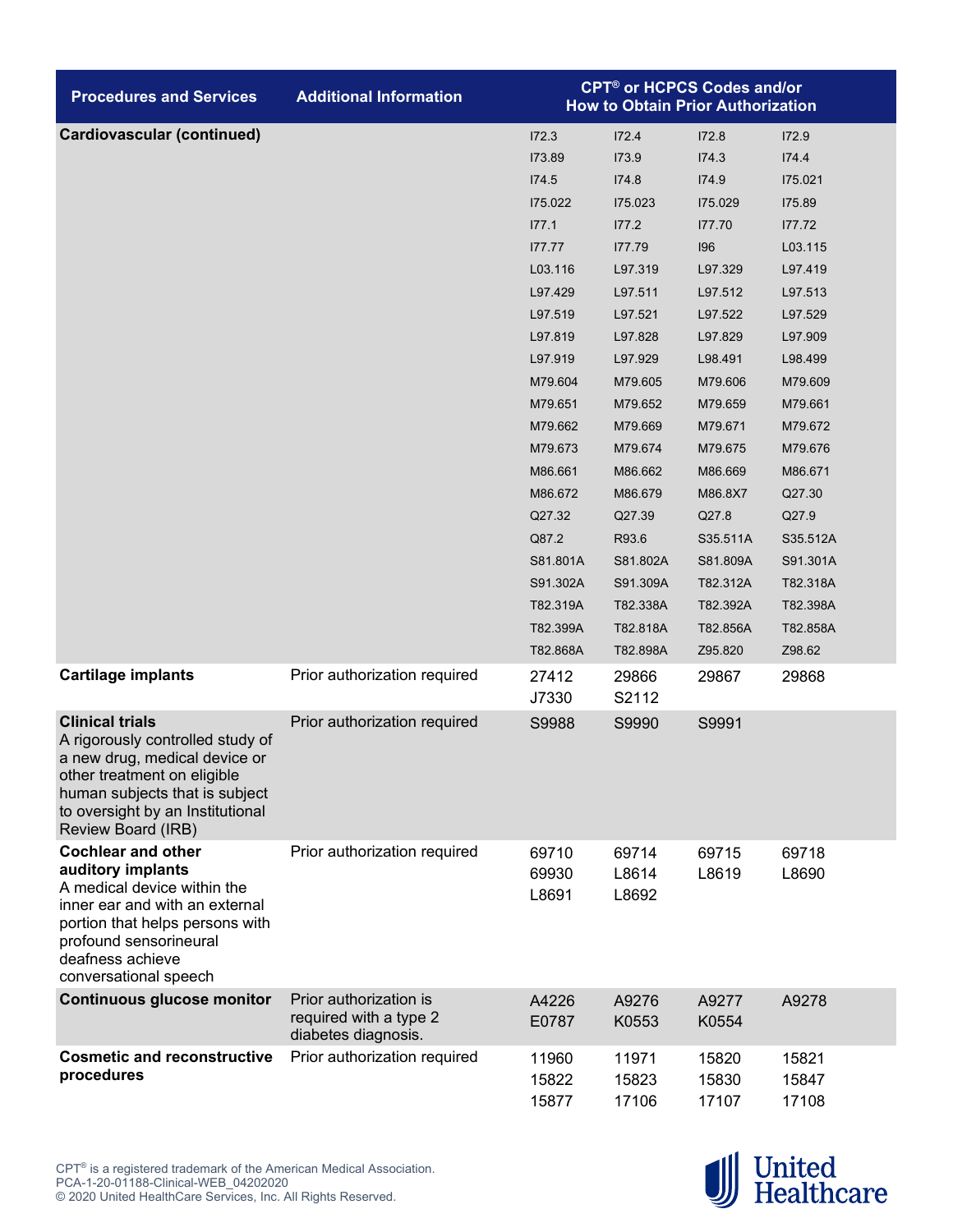| <b>Procedures and Services</b>                                                                                                                                                                                                                                                                                                 | <b>Additional Information</b>                                                                                                                                                                                                                                                                                                                                                                                                                                                                                                                           | <b>CPT<sup>®</sup> or HCPCS Codes and/or</b><br><b>How to Obtain Prior Authorization</b>                                                                                                           |                                                                                                                                                                                                    |                                                                                                                                                                                           |                                                                                                                                                                                           |  |
|--------------------------------------------------------------------------------------------------------------------------------------------------------------------------------------------------------------------------------------------------------------------------------------------------------------------------------|---------------------------------------------------------------------------------------------------------------------------------------------------------------------------------------------------------------------------------------------------------------------------------------------------------------------------------------------------------------------------------------------------------------------------------------------------------------------------------------------------------------------------------------------------------|----------------------------------------------------------------------------------------------------------------------------------------------------------------------------------------------------|----------------------------------------------------------------------------------------------------------------------------------------------------------------------------------------------------|-------------------------------------------------------------------------------------------------------------------------------------------------------------------------------------------|-------------------------------------------------------------------------------------------------------------------------------------------------------------------------------------------|--|
| <b>Cosmetic and reconstructive</b><br>procedures (continued)<br>Cosmetic procedures that<br>change or improve physical<br>appearance without significantly<br>improving or restoring<br>physiological function<br>Reconstructive procedures that<br>treat a medical condition or<br>improve or restore physiologic<br>function |                                                                                                                                                                                                                                                                                                                                                                                                                                                                                                                                                         | 17999<br>21172<br>21181<br>21230<br>21261<br>21275<br>21740<br>30540<br>67900<br>67904<br>67911<br>67916<br>67923<br>67966                                                                         | 21137<br>21175<br>21182<br>21235<br>21263<br>21280<br>21742<br>30545<br>67901<br>67906<br>67912<br>67917<br>67924<br>Q2026                                                                         | 21138<br>21179<br>21183<br>21256<br>21267<br>21282<br>21743<br>30560<br>67902<br>67908<br>67914<br>67921<br>67950                                                                         | 21139<br>21180<br>21184<br>21260<br>21268<br>21295<br>28344<br>30620<br>67903<br>67909<br>67915<br>67922<br>67961                                                                         |  |
| Durable medical equipment<br>(DME)                                                                                                                                                                                                                                                                                             | Notification/prior authorization is<br>required<br>only for DME codes listed with a<br>retail purchase or cumulative<br>rental cost of more than \$1,000.<br>Prosthetics are not DME - see<br>Orthotics and prosthetics.<br>Some home health care<br>services may qualify under the<br>DME requirement but are not<br>subject to the \$1,000 retail<br>purchase or cumulative retail<br>rental cost threshold - see<br>Home health care.<br>Some payer groups may have<br>different DME prior authorization<br>requirements for their benefit<br>plans. | A7025<br>E0266<br>E0300<br>E0329<br>E0620<br>E0770<br>E1002<br>E1006<br>E1016<br>E1399<br>E1830<br>E2504<br>E2511<br>K0012<br>K0849<br>K0853<br>K0857<br>K0861<br>K0868<br>K0877<br>K0884<br>K0891 | A7026<br>E0277<br>E0302<br>E0466<br>E0745<br>E0784<br>E1003<br>E1007<br>E1018<br>E1802<br>E1840<br>E2506<br>E2512<br>K0014<br>K0850<br>K0854<br>K0858<br>K0862<br>K0869<br>K0878<br>K0885<br>S1040 | E0194<br>E0296<br>E0304<br>E0471<br>E0764<br>E0984<br>E1004<br>E1008<br>E1236<br>E1805<br>E2402<br>E2508<br>E2599<br>K0812<br>K0851<br>K0855<br>K0859<br>K0863<br>K0870<br>K0879<br>K0886 | E0265<br>E0297<br>E0328<br>E0483<br>E0766<br>E0986<br>E1005<br>E1010<br>E1238<br>E1825<br>E2502<br>E2510<br>K0005<br>K0848<br>K0852<br>K0856<br>K0860<br>K0864<br>K0871<br>K0880<br>K0890 |  |
| <b>Functional endoscopic</b><br>sinus surgery (FESS)                                                                                                                                                                                                                                                                           | Prior authorization required                                                                                                                                                                                                                                                                                                                                                                                                                                                                                                                            | 31240<br>31256<br>31276                                                                                                                                                                            | 31253<br>31257<br>31287                                                                                                                                                                            | 31254<br>31259<br>31288                                                                                                                                                                   | 31255<br>31267                                                                                                                                                                            |  |
| Gender dysphoria treatment                                                                                                                                                                                                                                                                                                     | Prior authorization required                                                                                                                                                                                                                                                                                                                                                                                                                                                                                                                            | Notification or prior authorization is required for<br>the following regardless of diagnosis code:<br>55970<br>55980<br>Notification or prior authorization is required for the                    |                                                                                                                                                                                                    |                                                                                                                                                                                           |                                                                                                                                                                                           |  |

**United<br>Healthcare** 

following when submitted with a diagnosis code F64.0, F64.1, F64.2, F64.8, F64.9 or Z87.890: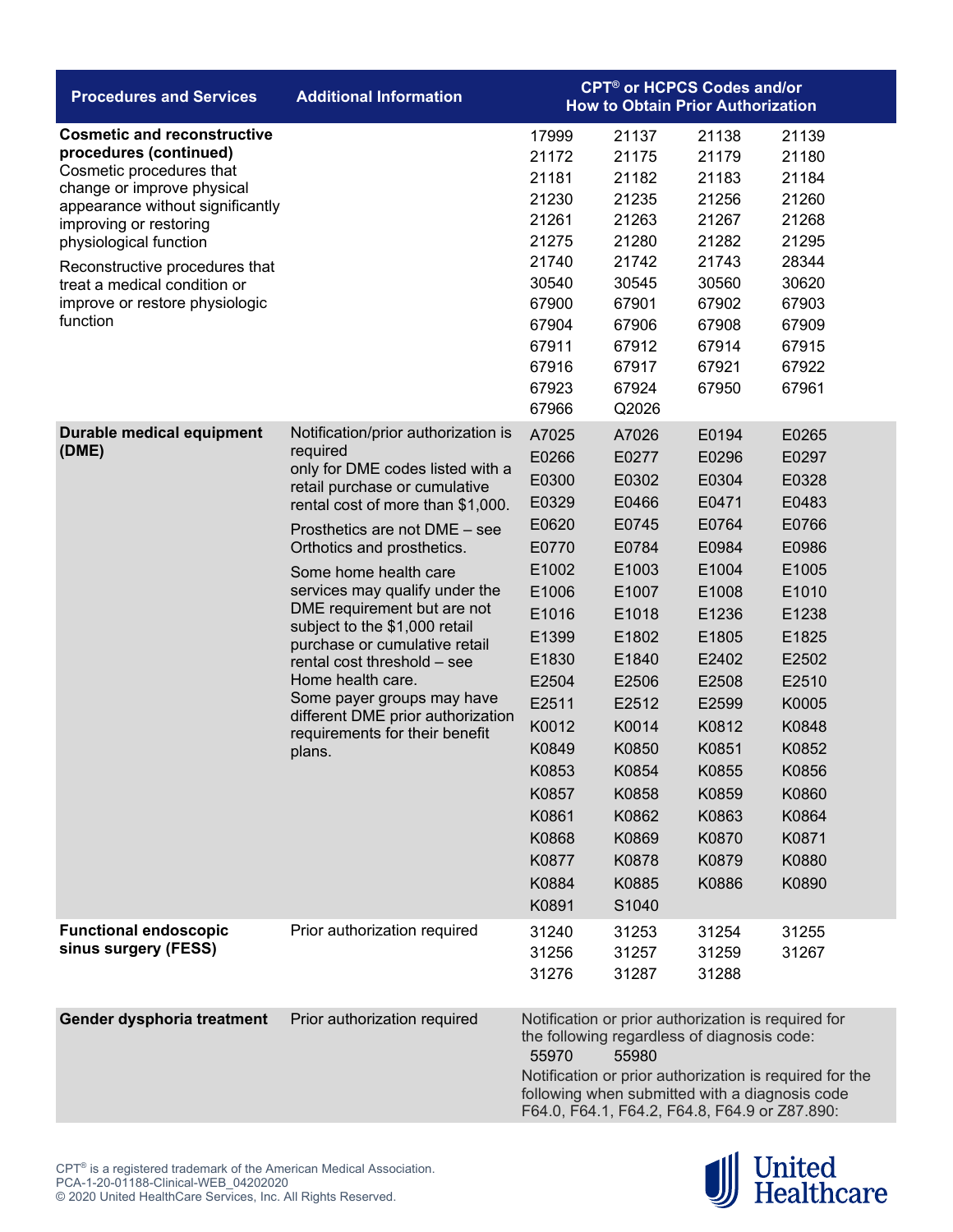| <b>Procedures and Services</b>                                                                              | <b>Additional Information</b>                                                                                                                                   | <b>CPT<sup>®</sup> or HCPCS Codes and/or</b><br><b>How to Obtain Prior Authorization</b>                                                                                                                                                    |                                                                                                                                                                                       |                                                                                                                                                                                        |                                                                                                                                                                                                                                                |  |
|-------------------------------------------------------------------------------------------------------------|-----------------------------------------------------------------------------------------------------------------------------------------------------------------|---------------------------------------------------------------------------------------------------------------------------------------------------------------------------------------------------------------------------------------------|---------------------------------------------------------------------------------------------------------------------------------------------------------------------------------------|----------------------------------------------------------------------------------------------------------------------------------------------------------------------------------------|------------------------------------------------------------------------------------------------------------------------------------------------------------------------------------------------------------------------------------------------|--|
| Gender dysphoria treatment<br>(continued)                                                                   |                                                                                                                                                                 | 14000<br>15738<br>19303<br>54520<br>55180<br>57110<br>58290<br>58720<br>64896                                                                                                                                                               | 14001<br>15750<br>53410<br>54660<br>56625<br>57335<br>58291<br>58940                                                                                                                  | 14041<br>15757<br>53430<br>54690<br>56800<br>58260<br>58292<br>64856                                                                                                                   | 15734<br>15758<br>54125<br>55175<br>56805<br>58262<br>58661<br>64892                                                                                                                                                                           |  |
| Home health care -<br>private duty nursing                                                                  | Notification/prior authorization is<br>required only in outpatient<br>settings, to include patient's<br>home.                                                   | T1000                                                                                                                                                                                                                                       | T1002                                                                                                                                                                                 | T1003                                                                                                                                                                                  |                                                                                                                                                                                                                                                |  |
| <b>Hysterectomy - inpatient only</b><br>Vaginal hysterectomies                                              | Prior authorization is<br>required for inpatient<br>vaginal hysterectomies.<br>Prior authorization is not<br>required for outpatient vaginal<br>hysterectomies. | 58270                                                                                                                                                                                                                                       | 58275                                                                                                                                                                                 | 58294                                                                                                                                                                                  |                                                                                                                                                                                                                                                |  |
| Hysterectomy - inpatient and<br>outpatient procedures<br>Abdominal and<br>laparoscopic surgeries            | Prior authorization required                                                                                                                                    | 58150<br>58542<br>58552<br>58571                                                                                                                                                                                                            | 58152<br>58543<br>58553<br>58572                                                                                                                                                      | 58180<br>58544<br>58554<br>58573                                                                                                                                                       | 58541<br>58550<br>58570                                                                                                                                                                                                                        |  |
| <b>Infertility</b><br>Diagnostic and treatment<br>services related to the<br>inability to achieve pregnancy | Prior authorization required                                                                                                                                    | 55870<br>58345<br>58974<br>89251<br>89257<br>89261<br>89280<br>89335<br>89344<br>89354<br>S4014<br>S4023<br>S4030<br>if the DX code is also listed:<br>52402<br>58140<br>58546<br>58672<br>89398<br>DX codes:<br>E23.0<br>N46.023<br>N46.11 | 58321<br>58752<br>58976<br>89253<br>89258<br>89264<br>89281<br>89337<br>89346<br>89356<br>S4015<br>S4025<br>S4031<br>54500<br>58145<br>58660<br>58673<br>N46.01<br>N46.024<br>N46.121 | 58322<br>58760<br>76948<br>89254<br>89259<br>89268<br>89290<br>89342<br>89352<br>S4011<br>S4016<br>S4026<br>S4035<br>54505<br>58146<br>58662<br>58740<br>N46.021<br>N46.025<br>N46.122 | 58323<br>58970<br>89250<br>89255<br>89260<br>89272<br>89291<br>89343<br>89353<br>S4013<br>S4022<br>S4028<br>S4037<br>The following codes only require prior authorization<br>55550<br>58545<br>58670<br>58770<br>N46.022<br>N46.029<br>N46.123 |  |

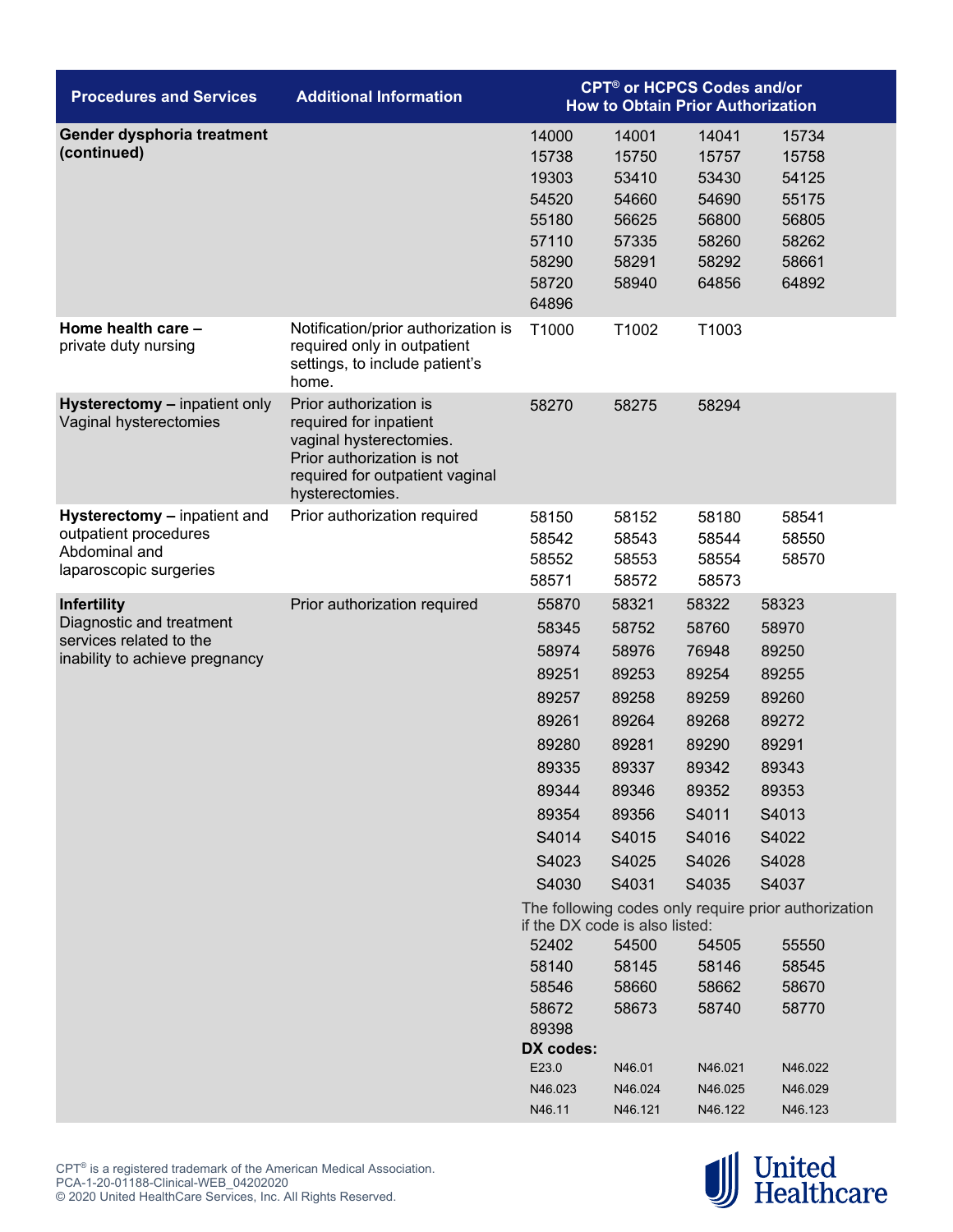| <b>Procedures and Services</b>                                                                                                           | <b>Additional Information</b>                                                                                                                                                                                                                                                                                 | <b>CPT<sup>®</sup> or HCPCS Codes and/or</b><br><b>How to Obtain Prior Authorization</b> |                           |                           |                         |  |
|------------------------------------------------------------------------------------------------------------------------------------------|---------------------------------------------------------------------------------------------------------------------------------------------------------------------------------------------------------------------------------------------------------------------------------------------------------------|------------------------------------------------------------------------------------------|---------------------------|---------------------------|-------------------------|--|
| Infertility<br>(continued)                                                                                                               |                                                                                                                                                                                                                                                                                                               | N46.124<br>N46.9<br>N97.8                                                                | N46.125<br>N97.0<br>N97.8 | N46.129<br>N97.1<br>N97.9 | N46.8<br>N97.2<br>N98.1 |  |
| Injectable medications<br>A drug capable of being                                                                                        | Prior authorization required<br>For drug-specific prior<br>authorization requirements,                                                                                                                                                                                                                        | <b>Avastin</b><br>J9035                                                                  |                           |                           |                         |  |
| injected intravenously through<br>an intravenous infusion,                                                                               | please visit                                                                                                                                                                                                                                                                                                  | <b>Enzyme replacement</b><br>J1786                                                       | J3060                     |                           |                         |  |
| subcutaneously or intra-<br>muscularly                                                                                                   | UHCprovider.com/priorauth ><br><b>Clinical Pharmacy and Specialty</b>                                                                                                                                                                                                                                         | Hemophilia                                                                               |                           |                           |                         |  |
|                                                                                                                                          | <b>Drugs Prior Authorization</b>                                                                                                                                                                                                                                                                              | J7178                                                                                    | J7180                     | J7181                     | J7182                   |  |
|                                                                                                                                          | Programs.                                                                                                                                                                                                                                                                                                     | J7183                                                                                    | J7185                     | J7186                     | J7187                   |  |
|                                                                                                                                          |                                                                                                                                                                                                                                                                                                               | J7188                                                                                    | J7189                     | J7190                     | J7191                   |  |
|                                                                                                                                          |                                                                                                                                                                                                                                                                                                               | J7192                                                                                    | J7193                     | J7194                     | J7195                   |  |
|                                                                                                                                          |                                                                                                                                                                                                                                                                                                               | J7198                                                                                    | J7200                     | J7201                     | J7205                   |  |
|                                                                                                                                          |                                                                                                                                                                                                                                                                                                               | J7210<br><b>HP Acthar</b>                                                                | J7211                     |                           |                         |  |
|                                                                                                                                          |                                                                                                                                                                                                                                                                                                               | J0800                                                                                    |                           |                           |                         |  |
|                                                                                                                                          |                                                                                                                                                                                                                                                                                                               | <b>Immune Globulin</b>                                                                   |                           |                           |                         |  |
|                                                                                                                                          |                                                                                                                                                                                                                                                                                                               | 90283                                                                                    | 90284                     | J1459                     | J1556                   |  |
|                                                                                                                                          |                                                                                                                                                                                                                                                                                                               | J1557                                                                                    | J1559                     | J1561                     | J1566                   |  |
|                                                                                                                                          |                                                                                                                                                                                                                                                                                                               | J1568                                                                                    | J1569                     | J1572                     | J1575                   |  |
|                                                                                                                                          |                                                                                                                                                                                                                                                                                                               | J1599                                                                                    |                           |                           |                         |  |
|                                                                                                                                          |                                                                                                                                                                                                                                                                                                               | <b>Inflammatory</b><br>J0129                                                             | J1602                     | J1745                     | J3262                   |  |
|                                                                                                                                          |                                                                                                                                                                                                                                                                                                               | <b>Multiple Sclerosis</b><br>J0202                                                       |                           |                           |                         |  |
|                                                                                                                                          |                                                                                                                                                                                                                                                                                                               | <b>Soliris</b><br>J1300                                                                  |                           |                           |                         |  |
|                                                                                                                                          |                                                                                                                                                                                                                                                                                                               | <b>Unclassified</b><br>C9399                                                             | J3490                     | J3590                     |                         |  |
| Inpatient admissions -<br>post-acute services                                                                                            | Prior authorization and<br>notification of admission<br>date required for these facilities<br>providing post-acute inpatient<br>services:<br>- Acute care hospitals<br>- Acute inpatient rehabilitation<br>- Critical access hospitals<br>- Long-term acute<br>care hospitals<br>- Skilled nursing facilities |                                                                                          |                           |                           |                         |  |
| Intensity-modulated<br>radiation therapy (IMRT)                                                                                          | Prior authorization required                                                                                                                                                                                                                                                                                  | 77385                                                                                    | 77386                     | G6015                     | G6016                   |  |
| <b>MR-guided focused</b><br>ultrasound (MRgFUS) to treat<br>uterine fibroid<br>MR-guided focused ultrasound<br>procedures and treatments | Prior authorization required<br>MR-guided focused ultrasound<br>is a covered service for certain<br>benefit plans, subject to the<br>terms and conditions of those<br>benefit plans, which generally<br>are as follows:                                                                                       | 0071T                                                                                    | 0072T                     |                           |                         |  |

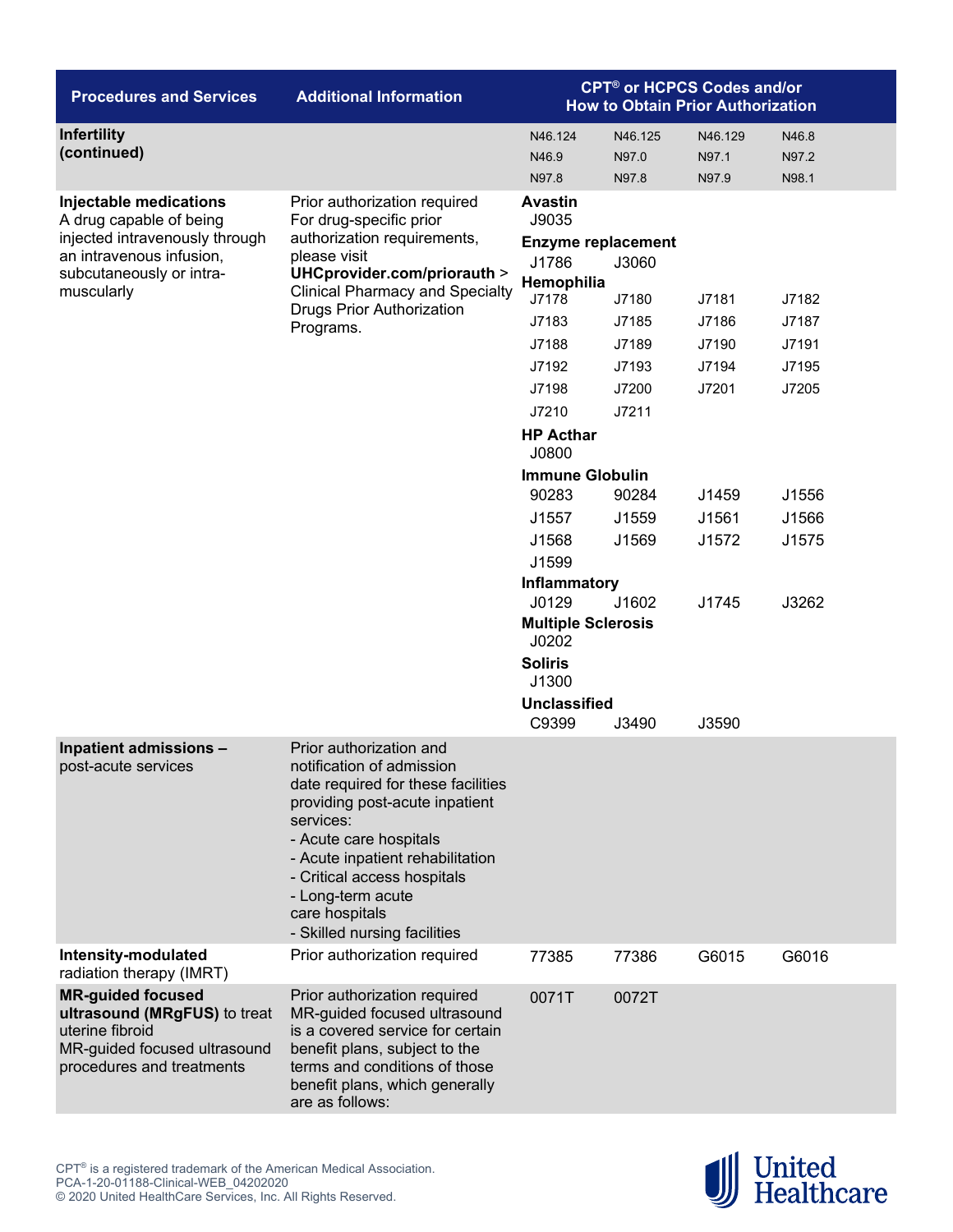| <b>Procedures and Services</b>                                                                              | <b>Additional Information</b>                                                                                                                                                                                                                                                                                                                                                                                                                                                                                                                                                                                                                                                                                                                                                                                                                                                                                        | <b>CPT<sup>®</sup> or HCPCS Codes and/or</b><br><b>How to Obtain Prior Authorization</b> |                                                                                        |                                                                                        |                                                                               |
|-------------------------------------------------------------------------------------------------------------|----------------------------------------------------------------------------------------------------------------------------------------------------------------------------------------------------------------------------------------------------------------------------------------------------------------------------------------------------------------------------------------------------------------------------------------------------------------------------------------------------------------------------------------------------------------------------------------------------------------------------------------------------------------------------------------------------------------------------------------------------------------------------------------------------------------------------------------------------------------------------------------------------------------------|------------------------------------------------------------------------------------------|----------------------------------------------------------------------------------------|----------------------------------------------------------------------------------------|-------------------------------------------------------------------------------|
| <b>MR-guided focused</b><br>ultrasound (MRgFUS)<br>(continued)                                              | - A physician and/or facility must<br>confirm coverage of the service<br>for the member<br>- A hospital and/or facility must<br>be contracted with<br>UnitedHealthcare.<br>Members have no<br>out-of-network benefits for<br>MRgFUS.<br>- A member must consent in<br>writing to the procedure<br>acknowledging that<br>UnitedHealthcare doesn't<br>believe sufficient clinical<br>evidence has been published in<br>peer-reviewed medical literature<br>to conclude<br>the service is safe<br>and/or effective.<br>- A member must agree in<br>writing to not hold<br>UnitedHealthcare responsible if<br>they're not satisfied with the<br>results.<br>- A physician and facility must<br>have demonstrated experience<br>and expertise in MRgFUS as<br>determined by<br>UnitedHealthcare.<br>- A physician and facility must<br>follow U.S. Food and Drug<br><b>Administration labeled</b><br>indications for use. |                                                                                          |                                                                                        |                                                                                        |                                                                               |
| Non-emergency air transport<br>Non-urgent ambulance<br>transportation by air between<br>specified locations | Prior authorization required                                                                                                                                                                                                                                                                                                                                                                                                                                                                                                                                                                                                                                                                                                                                                                                                                                                                                         | A0430<br>S9960                                                                           | A0431<br>S9961                                                                         | A0435                                                                                  | A0436                                                                         |
| <b>Orthognathic surgery</b><br><b>Treatment of maxillofacial</b><br>functional impairment                   | Prior authorization required                                                                                                                                                                                                                                                                                                                                                                                                                                                                                                                                                                                                                                                                                                                                                                                                                                                                                         | 21121<br>21141<br>21146<br>21154<br>21188<br>21196<br>21208<br>21240<br>21246<br>21255   | 21123<br>21142<br>21147<br>21155<br>21193<br>21198<br>21209<br>21242<br>21247<br>21296 | 21125<br>21143<br>21150<br>21159<br>21194<br>21199<br>21210<br>21244<br>21248<br>21299 | 21127<br>21145<br>21151<br>21160<br>21195<br>21206<br>21215<br>21245<br>21249 |
| <b>Orthotics</b>                                                                                            | Prior authorization is required<br>only for orthotics codes listed<br>with a retail purchase or<br>cumulative rental cost of more<br>than \$1,000.                                                                                                                                                                                                                                                                                                                                                                                                                                                                                                                                                                                                                                                                                                                                                                   | L0220<br>L0486<br>L1680<br>L1720<br>L2005                                                | L0480<br>L0636<br>L1685<br>L1755<br>L2020                                              | L0482<br>L0638<br>L1700<br>L1844<br>L2034                                              | L0484<br>L1640<br>L1710<br>L1846<br>L2036                                     |

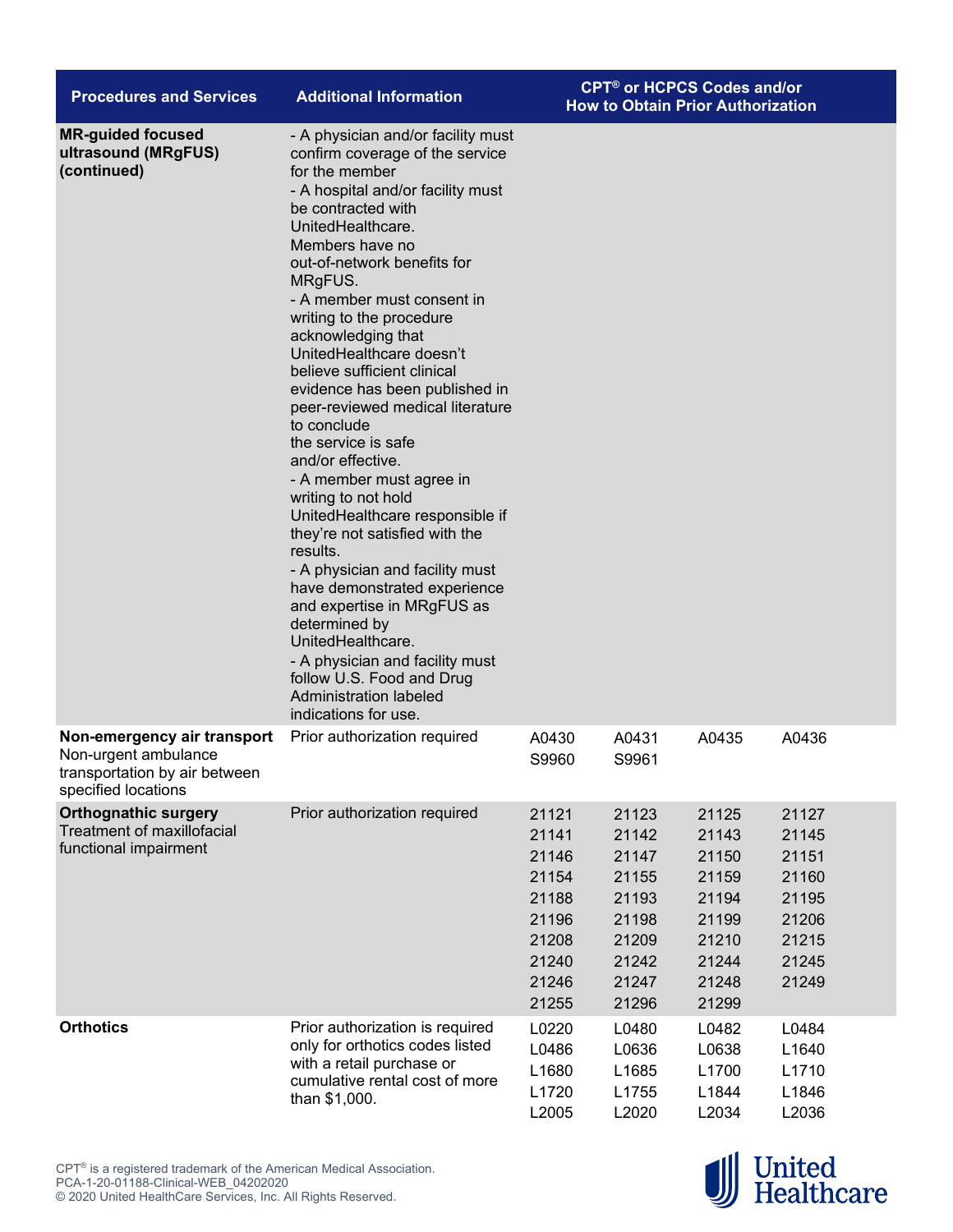| <b>Procedures and Services</b>                                                                                                                                                                                                                                                          | <b>Additional Information</b>                                                                                    | <b>CPT<sup>®</sup> or HCPCS Codes and/or</b><br><b>How to Obtain Prior Authorization</b> |                                  |                                  |                         |  |
|-----------------------------------------------------------------------------------------------------------------------------------------------------------------------------------------------------------------------------------------------------------------------------------------|------------------------------------------------------------------------------------------------------------------|------------------------------------------------------------------------------------------|----------------------------------|----------------------------------|-------------------------|--|
| <b>Orthotics (continued)</b>                                                                                                                                                                                                                                                            |                                                                                                                  | L2037<br>L3253<br>L3901<br>L3975                                                         | L2038<br>L3485<br>L3904<br>L3976 | L2330<br>L3766<br>L3961<br>L3977 | L3251<br>L3900<br>L3971 |  |
| <b>Out-of-network services</b>                                                                                                                                                                                                                                                          |                                                                                                                  |                                                                                          |                                  |                                  |                         |  |
|                                                                                                                                                                                                                                                                                         | Prior authorization required                                                                                     |                                                                                          |                                  |                                  |                         |  |
| <b>Potentially unproven services</b><br>(including experimental/                                                                                                                                                                                                                        |                                                                                                                  | 26340                                                                                    | 33361                            | 33362                            | 33363                   |  |
| investigational and/or<br>linked services)<br>Services, including medications<br>determined to be ineffective in<br>treating a medical condition<br>and/or to have no beneficial effect<br>on health outcomes<br>Determination made when there's<br>insufficient clinical evidence from |                                                                                                                  | 33364<br>33477                                                                           | 33365<br>36514                   | 33366<br>64722                   | 33369<br>A9274          |  |
| well-conducted randomized<br>controlled trials or cohort studies in<br>the prevailing published, peer-<br>reviewed medical literature.                                                                                                                                                  |                                                                                                                  |                                                                                          |                                  |                                  |                         |  |
| <b>Prosthetics</b>                                                                                                                                                                                                                                                                      | Prior authorization is required                                                                                  | L5010                                                                                    | L5020                            | L5050                            | L5060                   |  |
|                                                                                                                                                                                                                                                                                         | only for prosthetic codes listed<br>with a retail purchase or<br>cumulative rental cost of more<br>than \$1,000. | L5100                                                                                    | L5105                            | L5150                            | L5160                   |  |
|                                                                                                                                                                                                                                                                                         |                                                                                                                  | L5200                                                                                    | L5210                            | L5230                            | L5250                   |  |
|                                                                                                                                                                                                                                                                                         |                                                                                                                  | L5270                                                                                    | L5280                            | L5301                            | L5321                   |  |
|                                                                                                                                                                                                                                                                                         |                                                                                                                  | L5331                                                                                    | L5400                            | L5420                            | L5530                   |  |
|                                                                                                                                                                                                                                                                                         |                                                                                                                  | L5535                                                                                    | L5540                            | L5585                            | L5590                   |  |
|                                                                                                                                                                                                                                                                                         |                                                                                                                  | L5616                                                                                    | L5639                            | L5643                            | L5649                   |  |
|                                                                                                                                                                                                                                                                                         |                                                                                                                  | L5651                                                                                    | L5681                            | L5683                            | L5703                   |  |
|                                                                                                                                                                                                                                                                                         |                                                                                                                  | L5707                                                                                    | L5724                            | L5726                            | L5728                   |  |
|                                                                                                                                                                                                                                                                                         |                                                                                                                  | L5780                                                                                    | L5795                            | L5814                            | L5818                   |  |
|                                                                                                                                                                                                                                                                                         |                                                                                                                  | L5822                                                                                    | L5824                            | L5826                            | L5828                   |  |
|                                                                                                                                                                                                                                                                                         |                                                                                                                  | L5830                                                                                    | L5840                            | L5845                            | L5848                   |  |
|                                                                                                                                                                                                                                                                                         |                                                                                                                  | L5856                                                                                    | L5858                            | L5930                            | L5960                   |  |
|                                                                                                                                                                                                                                                                                         |                                                                                                                  | L5966                                                                                    | L5968                            | L5973                            | L5979                   |  |
|                                                                                                                                                                                                                                                                                         |                                                                                                                  | L5980                                                                                    | L5981                            | L5987                            | L5988                   |  |
|                                                                                                                                                                                                                                                                                         |                                                                                                                  | L5990                                                                                    | L6000                            | L6010                            | L6020                   |  |
|                                                                                                                                                                                                                                                                                         |                                                                                                                  | L6026                                                                                    | L6050                            | L6055                            | L6120                   |  |
|                                                                                                                                                                                                                                                                                         |                                                                                                                  | L6130                                                                                    | L6200                            | L6205                            | L6310                   |  |
|                                                                                                                                                                                                                                                                                         |                                                                                                                  | L6320                                                                                    | L6350                            | L6360                            | L6370                   |  |
|                                                                                                                                                                                                                                                                                         |                                                                                                                  | L6400                                                                                    | L6450                            | L6570                            | L6580                   |  |
|                                                                                                                                                                                                                                                                                         |                                                                                                                  | L6582                                                                                    | L6584                            | L6586                            | L6588                   |  |
|                                                                                                                                                                                                                                                                                         |                                                                                                                  | L6590                                                                                    | L6621                            | L6624                            | L6638                   |  |
|                                                                                                                                                                                                                                                                                         |                                                                                                                  | L6648                                                                                    | L6693                            | L6696                            | L6697                   |  |
|                                                                                                                                                                                                                                                                                         |                                                                                                                  | L6707                                                                                    | L6881                            | L6882                            | L6884                   |  |
|                                                                                                                                                                                                                                                                                         |                                                                                                                  | L6885                                                                                    | L6900                            | L6905                            | L6910                   |  |
|                                                                                                                                                                                                                                                                                         |                                                                                                                  | L6920                                                                                    | L6925                            | L6930                            | L6935                   |  |
|                                                                                                                                                                                                                                                                                         |                                                                                                                  | L6940                                                                                    | L6945                            | L6950                            | L6955                   |  |
|                                                                                                                                                                                                                                                                                         |                                                                                                                  | L6960                                                                                    | L6965                            | L6970                            | L6975                   |  |
|                                                                                                                                                                                                                                                                                         |                                                                                                                  | L7007                                                                                    | L7008                            | L7009                            | L7040                   |  |
|                                                                                                                                                                                                                                                                                         |                                                                                                                  | L7045                                                                                    | L7170                            | L7180                            | L7181                   |  |

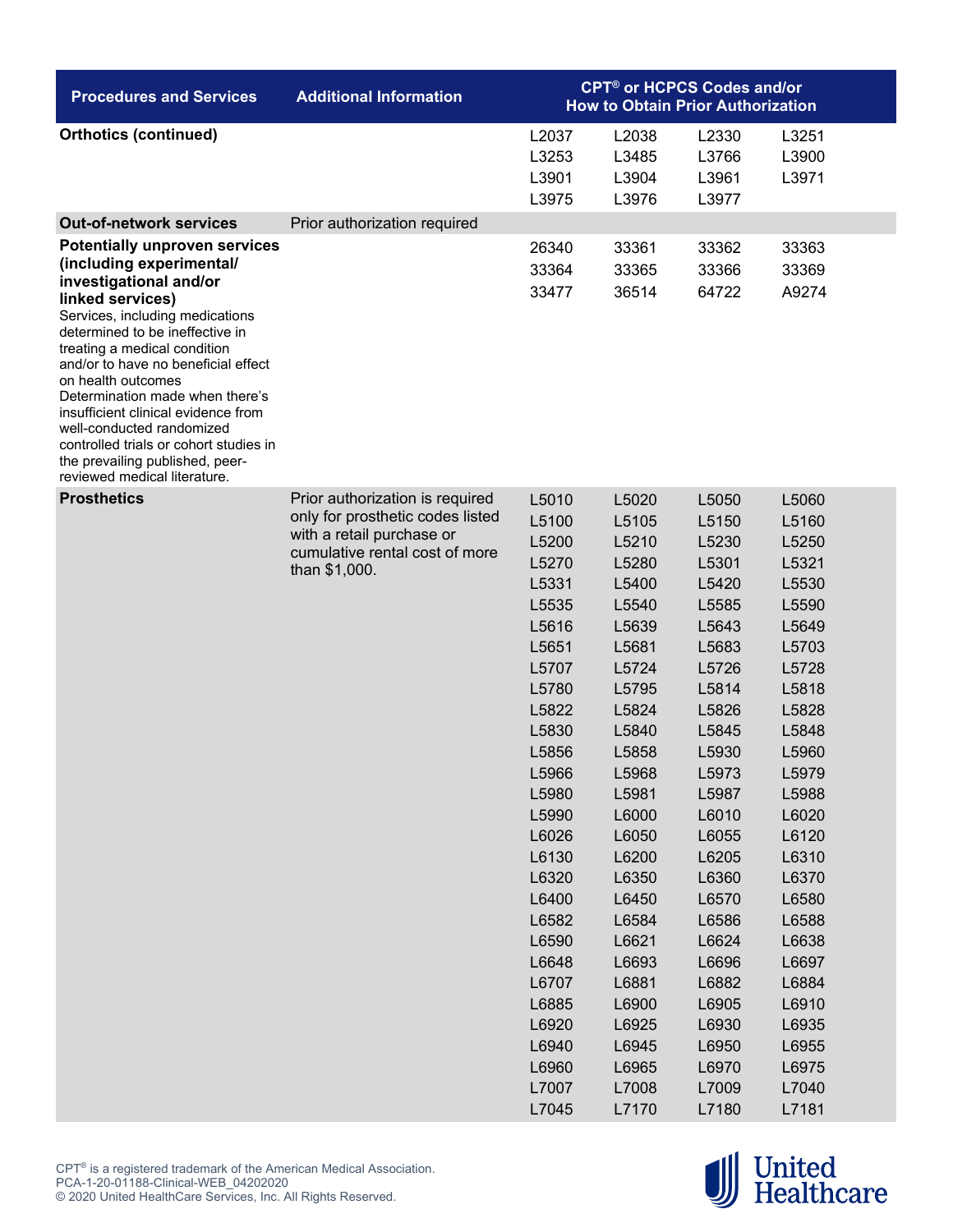| <b>Procedures and Services</b>                                                                                                                                    | <b>Additional Information</b>                                                                                                                                                                                                                                                                                                                  | <b>CPT<sup>®</sup> or HCPCS Codes and/or</b><br><b>How to Obtain Prior Authorization</b>                                                                                                                                                                                                                                                                                                                                                                                                                                                                                                                                                                                                                                               |                         |                         |                |  |
|-------------------------------------------------------------------------------------------------------------------------------------------------------------------|------------------------------------------------------------------------------------------------------------------------------------------------------------------------------------------------------------------------------------------------------------------------------------------------------------------------------------------------|----------------------------------------------------------------------------------------------------------------------------------------------------------------------------------------------------------------------------------------------------------------------------------------------------------------------------------------------------------------------------------------------------------------------------------------------------------------------------------------------------------------------------------------------------------------------------------------------------------------------------------------------------------------------------------------------------------------------------------------|-------------------------|-------------------------|----------------|--|
| <b>Prosthetics</b><br>(continued)                                                                                                                                 |                                                                                                                                                                                                                                                                                                                                                | L7185<br>L7499<br>L8049                                                                                                                                                                                                                                                                                                                                                                                                                                                                                                                                                                                                                                                                                                                | L7186<br>L8042<br>V2629 | L7190<br>L8043          | L7191<br>L8044 |  |
| Proton beam therapy<br>Focused radiation therapy<br>using beams of protons                                                                                        | Prior authorization is required.<br>Please indicate whether proton<br>beam therapy is performed as<br>part of a clinical trial - see<br>Clinical trials.                                                                                                                                                                                       | 77520                                                                                                                                                                                                                                                                                                                                                                                                                                                                                                                                                                                                                                                                                                                                  | 77522                   | 77523                   | 77525          |  |
| Radiology                                                                                                                                                         | Prior authorization is required<br>for participating physicians who<br>request these advanced<br>outpatient imaging procedures:<br>• Certain CT, MRI,<br>MRA and PET scans<br>• Nuclear medicine and<br>nuclear cardiology procedures                                                                                                          | Care providers ordering an Advanced Outpatient<br>Imaging Procedure are responsible for providing<br>notification/ requesting prior authorization before<br>scheduling the procedure.<br>For prior authorization, please submit requests online<br>by using the Prior Authorization and Notification tool<br>on UnitedHealthcare Provider Portal. Go to<br><b>UHCprovider.com</b> and click on the UnitedHealthcare<br>Provider Portal button in the top right corner. Then,<br>select the Prior Authorization and Notification tile on<br>your Provider Portal dashboard. Or, call<br>866-889-8054.<br>For more details and the CPT codes that require prior<br>authorization, please visit<br>UHCprovider.com/priorauth > Radiology. |                         |                         |                |  |
| Rhinoplasty<br>Treatment of nasal functional<br>impairment and septal deviation                                                                                   | Prior authorization required                                                                                                                                                                                                                                                                                                                   | 30400<br>30435<br>30465                                                                                                                                                                                                                                                                                                                                                                                                                                                                                                                                                                                                                                                                                                                | 30410<br>30450          | 30420<br>30460          | 30430<br>30462 |  |
| <b>Sinuplasty</b>                                                                                                                                                 | Prior authorization required                                                                                                                                                                                                                                                                                                                   | 31295                                                                                                                                                                                                                                                                                                                                                                                                                                                                                                                                                                                                                                                                                                                                  | 31296                   | 31297                   | 31298          |  |
| Sleep apnea procedures<br>and surgeries<br>Maxillomandibular advancement<br>or oral pharyngeal tissue<br>reduction<br>for treatment of obstructive<br>sleep apnea | Prior authorization required<br>Applies to inpatient or outpatient<br>procedures<br>and surgeries including,<br>but not limited to,<br>palatopharyngoplasty – oral<br>pharyngeal reconstructive<br>surgery that includes laser-<br>assisted uvulopalatoplasty<br>Applies only for surgical sleep<br>apnea procedures<br>and not sleep studies. | 21685                                                                                                                                                                                                                                                                                                                                                                                                                                                                                                                                                                                                                                                                                                                                  | 41599                   | 42145                   |                |  |
| <b>Sleep studies</b><br>Laboratory-assisted and related<br>studies, including<br>polysomnography,<br>to diagnosis sleep apnea and<br>other sleep disorders        | Prior authorization required<br>Excludes sleep studies<br>performed in the home. Not<br>applicable to sleep apnea<br>procedures and surgeries - see<br>Sleep apnea procedures and<br>surgeries                                                                                                                                                 | 95805<br>95811                                                                                                                                                                                                                                                                                                                                                                                                                                                                                                                                                                                                                                                                                                                         | 95807                   | 95808                   | 95810          |  |
| <b>Spinal cord stimulators</b><br>Spinal cord stimulators when<br>implanted for pain management                                                                   | Prior authorization required                                                                                                                                                                                                                                                                                                                   | 63650<br>64570<br>L8686                                                                                                                                                                                                                                                                                                                                                                                                                                                                                                                                                                                                                                                                                                                | 63655<br>L8680<br>L8687 | 63685<br>L8682<br>L8688 | 64553<br>L8685 |  |

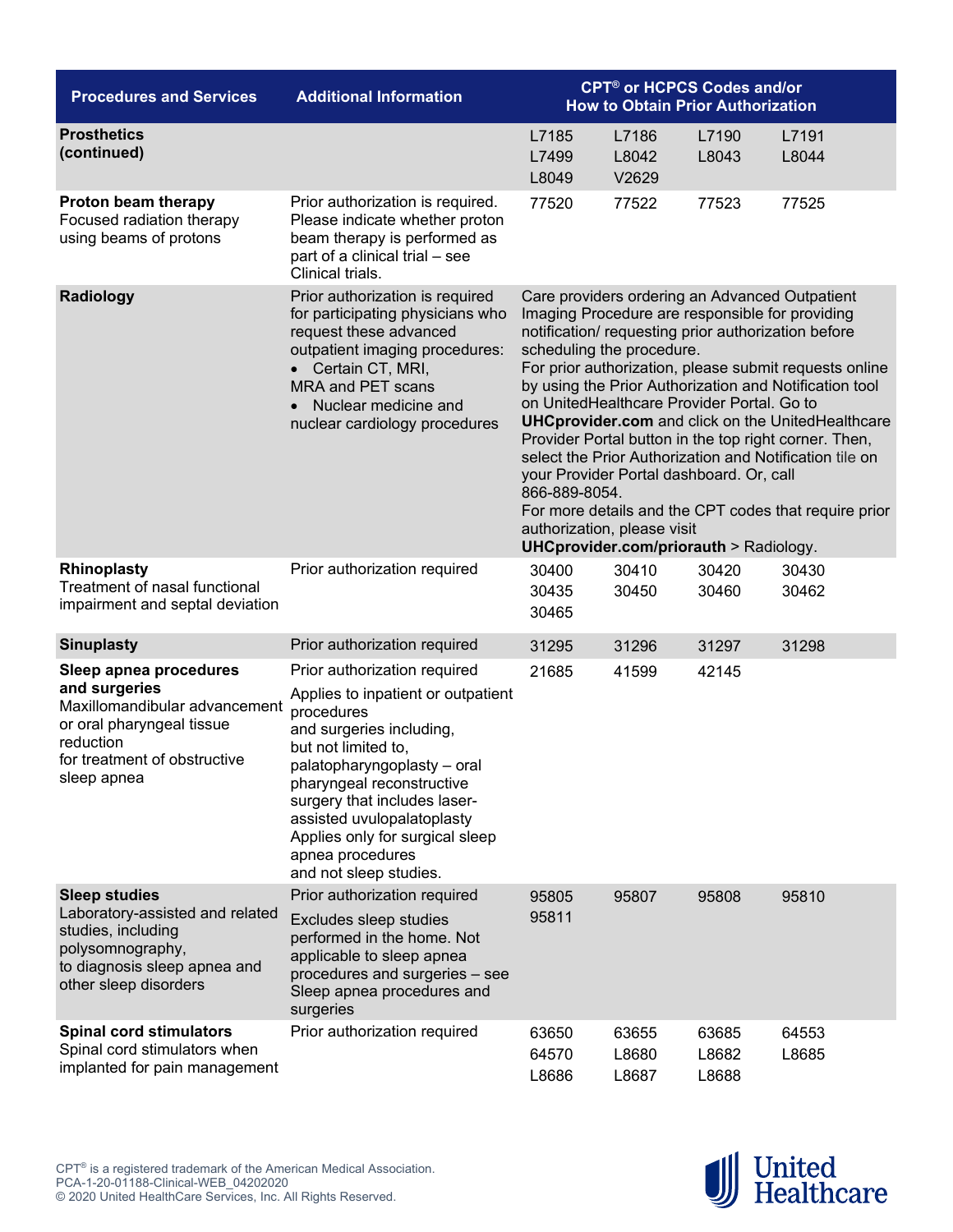| <b>Procedures and Services</b>                                                                                              | <b>Additional Information</b>                                                                                                   | <b>CPT<sup>®</sup> or HCPCS Codes and/or</b><br><b>How to Obtain Prior Authorization</b>                                                                                                                                                                                                                                                                                                                                                                                      |       |       |       |  |  |
|-----------------------------------------------------------------------------------------------------------------------------|---------------------------------------------------------------------------------------------------------------------------------|-------------------------------------------------------------------------------------------------------------------------------------------------------------------------------------------------------------------------------------------------------------------------------------------------------------------------------------------------------------------------------------------------------------------------------------------------------------------------------|-------|-------|-------|--|--|
| <b>Spinal surgery</b>                                                                                                       | Prior authorization required                                                                                                    | 22100                                                                                                                                                                                                                                                                                                                                                                                                                                                                         | 22101 | 22102 | 22110 |  |  |
|                                                                                                                             |                                                                                                                                 | 22112                                                                                                                                                                                                                                                                                                                                                                                                                                                                         | 22114 | 22206 | 22207 |  |  |
|                                                                                                                             |                                                                                                                                 | 22210                                                                                                                                                                                                                                                                                                                                                                                                                                                                         | 22212 | 22214 | 22220 |  |  |
|                                                                                                                             |                                                                                                                                 | 22224                                                                                                                                                                                                                                                                                                                                                                                                                                                                         | 22532 | 22533 | 22548 |  |  |
|                                                                                                                             |                                                                                                                                 | 22551                                                                                                                                                                                                                                                                                                                                                                                                                                                                         | 22554 | 22556 | 22558 |  |  |
|                                                                                                                             |                                                                                                                                 | 22586                                                                                                                                                                                                                                                                                                                                                                                                                                                                         | 22590 | 22595 | 22600 |  |  |
|                                                                                                                             |                                                                                                                                 | 22610                                                                                                                                                                                                                                                                                                                                                                                                                                                                         | 22612 | 22630 | 22633 |  |  |
|                                                                                                                             |                                                                                                                                 | 22800                                                                                                                                                                                                                                                                                                                                                                                                                                                                         | 22802 | 22804 | 22808 |  |  |
|                                                                                                                             |                                                                                                                                 | 22810                                                                                                                                                                                                                                                                                                                                                                                                                                                                         | 22812 | 22818 | 22819 |  |  |
|                                                                                                                             |                                                                                                                                 | 22830                                                                                                                                                                                                                                                                                                                                                                                                                                                                         | 22849 | 22850 | 22852 |  |  |
|                                                                                                                             |                                                                                                                                 | 22855                                                                                                                                                                                                                                                                                                                                                                                                                                                                         | 22856 | 22858 | 22861 |  |  |
|                                                                                                                             |                                                                                                                                 | 22864                                                                                                                                                                                                                                                                                                                                                                                                                                                                         | 22865 | 22899 | 63001 |  |  |
|                                                                                                                             |                                                                                                                                 | 63003                                                                                                                                                                                                                                                                                                                                                                                                                                                                         | 63005 | 63011 | 63012 |  |  |
|                                                                                                                             |                                                                                                                                 | 63015                                                                                                                                                                                                                                                                                                                                                                                                                                                                         | 63016 | 63017 | 63020 |  |  |
|                                                                                                                             |                                                                                                                                 | 63030                                                                                                                                                                                                                                                                                                                                                                                                                                                                         | 63040 | 63042 | 63045 |  |  |
|                                                                                                                             |                                                                                                                                 | 63046                                                                                                                                                                                                                                                                                                                                                                                                                                                                         | 63047 | 63050 | 63055 |  |  |
|                                                                                                                             |                                                                                                                                 | 63056                                                                                                                                                                                                                                                                                                                                                                                                                                                                         | 63064 | 63075 | 63077 |  |  |
|                                                                                                                             |                                                                                                                                 | 63081                                                                                                                                                                                                                                                                                                                                                                                                                                                                         | 63085 | 63087 | 63090 |  |  |
|                                                                                                                             |                                                                                                                                 | 63101                                                                                                                                                                                                                                                                                                                                                                                                                                                                         | 63102 | 63170 | 63172 |  |  |
|                                                                                                                             |                                                                                                                                 | 63173                                                                                                                                                                                                                                                                                                                                                                                                                                                                         | 63185 | 63190 | 63191 |  |  |
|                                                                                                                             |                                                                                                                                 | 63194                                                                                                                                                                                                                                                                                                                                                                                                                                                                         | 63195 | 63196 | 63198 |  |  |
|                                                                                                                             |                                                                                                                                 | 63199                                                                                                                                                                                                                                                                                                                                                                                                                                                                         | 63200 | 63250 | 63251 |  |  |
|                                                                                                                             |                                                                                                                                 | 63252                                                                                                                                                                                                                                                                                                                                                                                                                                                                         | 63265 | 63267 | 63268 |  |  |
|                                                                                                                             |                                                                                                                                 | 63270                                                                                                                                                                                                                                                                                                                                                                                                                                                                         | 63271 | 63272 | 63286 |  |  |
|                                                                                                                             |                                                                                                                                 | 63300                                                                                                                                                                                                                                                                                                                                                                                                                                                                         | 63301 | 63302 | 63303 |  |  |
|                                                                                                                             |                                                                                                                                 | 63304                                                                                                                                                                                                                                                                                                                                                                                                                                                                         | 63305 | 63306 | 63307 |  |  |
|                                                                                                                             |                                                                                                                                 | 63308                                                                                                                                                                                                                                                                                                                                                                                                                                                                         | 0095T | 0098T | 0164T |  |  |
| <b>Stimulators not related</b>                                                                                              | Prior authorization required                                                                                                    | <b>Bone-Growth Stimulator</b>                                                                                                                                                                                                                                                                                                                                                                                                                                                 |       |       |       |  |  |
| to spine<br>Implantation of a device that                                                                                   |                                                                                                                                 | E0747                                                                                                                                                                                                                                                                                                                                                                                                                                                                         | E0748 | E0749 | E0760 |  |  |
| sends electrical impulses                                                                                                   |                                                                                                                                 | Neurostimulator<br>43647                                                                                                                                                                                                                                                                                                                                                                                                                                                      | 43648 | 43881 | 43882 |  |  |
|                                                                                                                             |                                                                                                                                 | 61863                                                                                                                                                                                                                                                                                                                                                                                                                                                                         | 61864 | 61867 | 61868 |  |  |
|                                                                                                                             |                                                                                                                                 | 61885                                                                                                                                                                                                                                                                                                                                                                                                                                                                         | 61886 | 64555 | 64568 |  |  |
|                                                                                                                             |                                                                                                                                 | 64590                                                                                                                                                                                                                                                                                                                                                                                                                                                                         | 64595 | 0312T | 0313T |  |  |
|                                                                                                                             |                                                                                                                                 | 0314T                                                                                                                                                                                                                                                                                                                                                                                                                                                                         | 0315T | 0316T | 0317T |  |  |
| <b>Transplant</b><br>Organ or tissue transplant<br>or transplant related<br>services before pre-<br>treatment or evaluation | Prior authorization is required<br>for transplant or transplant-<br>related services before pre-<br>treatment<br>or evaluation. | For transplant and CAR T-Cell therapy services<br>including Abecma <sup>®</sup> (Idecaptagene Cicleucel),<br>Breyanzi® (Lisocabtagene), Kymriah™<br>(tisagenlecleucel), Tecartus™ (brexucabtagene<br>autoleucel) and Yescarta <sup>™</sup> (axicabtagene ciloleucel),<br>please call 888-936-7246 or the notification number<br>on the back of the member's health plan ID card.<br><b>Bone Marrow Harvest</b><br>38240<br>38241<br>38242<br><b>Evaluation for Transplant</b> |       |       |       |  |  |